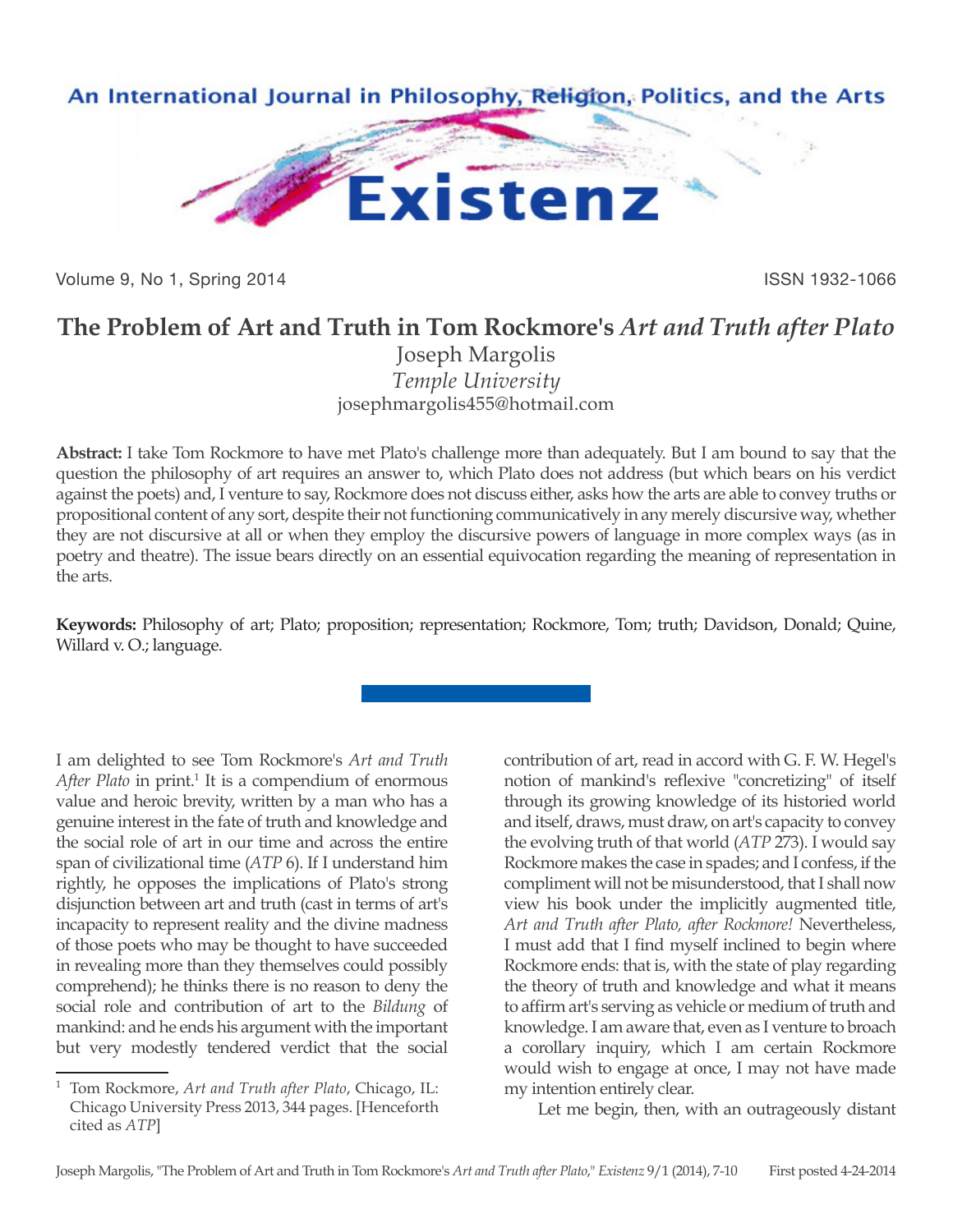association of ideas, which may try your patience a little, until you see what it is meant to bring into view. Donald Davidson is rather famous—perhaps that's a poorly chosen compliment—for having oneupped W. v. O. Quine's well-known theory of "radical translation" by replacing it with his own notion of radical interpretation (in, of course, his paper by the same name).<sup>2</sup> He chides Quine, who theorizes that we understand an alien speaker's meaning entirely in terms of the linguistic resources of our own language, as having (it seems) argued circularly or in a question begging way or by way of a vicious regress, since Quine does not indicate how to confirm that we rightly suppose that we understand what we ourselves say. (Davidson does not, I must add, say anything about the ubiquity of bilingualism. Nor does Quine.) But he pursues the scruple of his complaint by insisting that "radical interpretation should rest on evidence that does not assume knowledge of meanings or detailed knowledge of beliefs" (*RI* 135). The matter is not lacking in technical complications, which I shall spare you: except to say that Davidson warns us that, even if we suppose that "the totality of [Tarskian] T-sentences should… optimally fit evidence about sentences held true by native speakers" (on Quine's thesis), "we cannot assume that a T-sentence satisfies the translation criterion" (*RI* 139). Just so.

The real trouble goes deeper, and neither Quine nor Davidson addresses it; though Quine is more reasonable in his intuition that he (and we) cannot escape the circularity of assuming that mature speakers of a language must, in the large, understand the meaning of what they say. There is, I should add, an impressively disciplined, very large and detailed, volume produced by two devoted readers of Davidson, Ernie Lepore and Kirk Ludwig, in large part committed to determining whether Davidson's emendation is viable at all, or valid; they come to the conclusion, in the final paragraph of a 400-plus-page book that Davidson's thesis "is impossible."<sup>3</sup> Full stop.

Of course it's impossible. Because natural language is an emergent phenomenon of the kind that is irreducible in nonlinguistic terms—that is, in terms that admit (or might have admitted) only nonlinguistic (or nonlinguistically qualified) things as obtaining in the actual world. (Davidson tends to treat intentionality as confined within the space of alternative descriptions that can be finally replaced by the physical description of mere bodily movements, which are basic to the human world and which he also calls "primitive actions.") Now, I think this raises the general problem affecting an entire run of puzzles that we associate with "first philosophy," particularly in the modernized form that draws on Immanuel Kant's Copernican revolution. If the point I am making is valid with regard to understanding meanings, then I expect you will find it holds true for truth, knowledge, judgment, understanding, evidence, confirmation, proof, reality and the like as well—the entire family of questions that has exercised Kant and the German Idealists so sorely. Once we abandon cognitive privilege of every kind, we cannot completely stalemate or defeat the skeptical rejoinder: the threat of skepticism is simply the *verso* of circular reasoning that, I suggest, we cannot supersede. So it is not so much that we wonder whether the arts can convey truths of any kind: it is rather that we know that we cannot fashion a determinate theory of truth or knowledge that can be confirmed or demonstrated without presupposing the underlying competences we wish to establish.

I take this to be tantamount to saying that to be a person or self—not merely a member of *Homo sapiens* is to have been transformed by some suitable form of societal *Bildung* that issues in the mastery of one or another language; and that, accordingly, to challenge our being persons or persons reasonably apt in speaking a home language is ordinarily preposterous, though not for that reason a synthetic *a priori* truth. It signifies only that the questions of first philosophy trail off, informally, into guesses about different ways of speaking or altering or making or doing meaningful things that we know no way of testing with assurance that is not question begging in the extraordinary sense Davidson finds unacceptable. The upshot is, roughly, this: we cannot demonstrate that we understand the meaning of what we standardly claim to understand, in understanding language; and we cannot distinguish, disjunctively, between our understanding language and our understanding the meaning, significance, signification, import, semiotic function or the like of any of the arts, which presuppose linguistic fluency even where language is not the obvious medium of this or that particular art (architecture, music, painting, or

<sup>2</sup> Donald Davidson, "Radical Interpretation," in Donald Davidson, *Inquiries into Truth and Interpretation*, 2nd ed., Oxford: Clarendon 2001, pp. 123-80. [Henceforth cited as *RI*]

<sup>3</sup> Ernest Lepore and Kirk Ludwig, *Donald Davidson: Meaning, Truth, Language, and Reality*, Oxford: Oxford University Press, 2005, p. 424.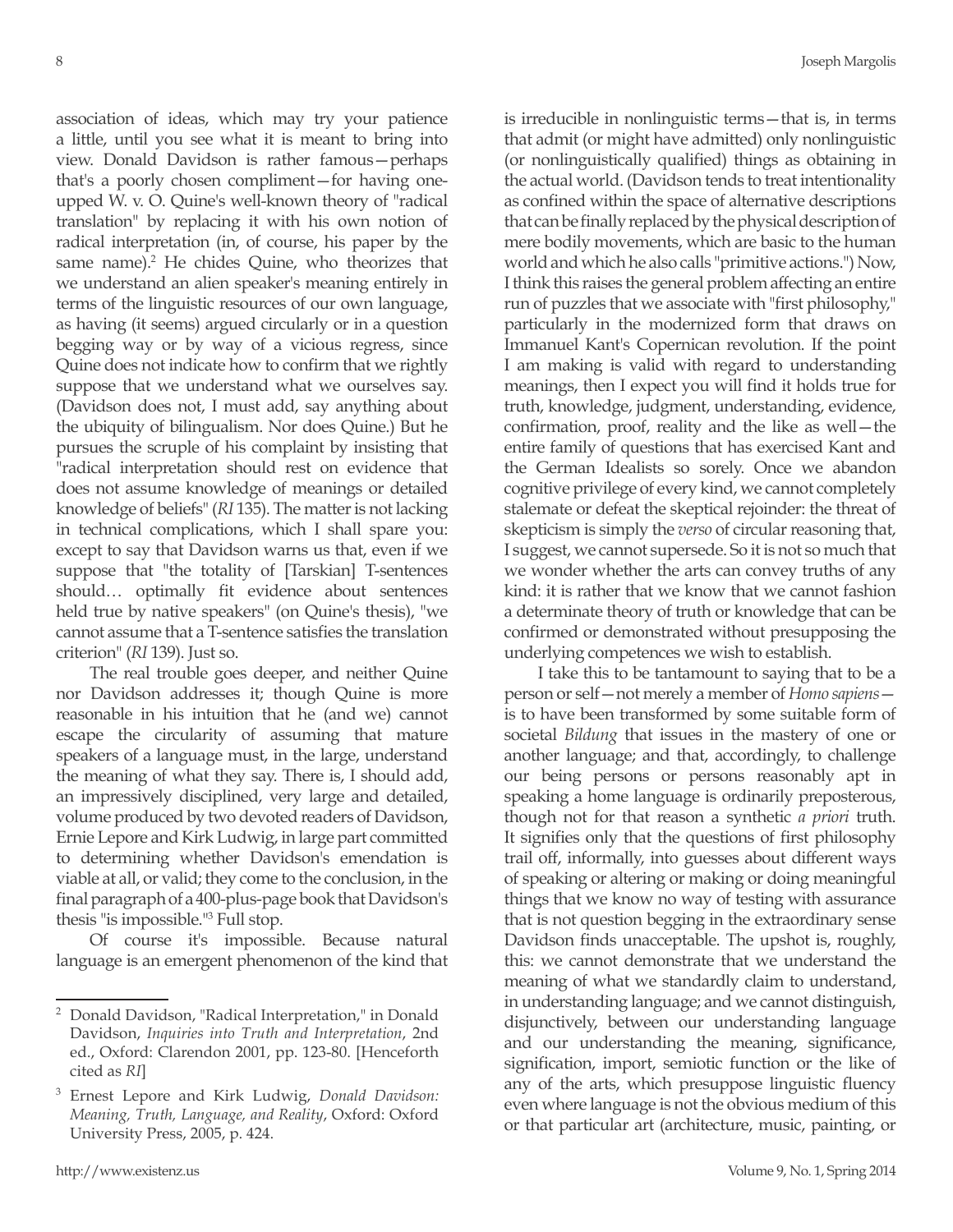dance). The same is true of history and action—and for the same reasons.

Plato's charge does not seem vulnerable to this countermove. But I suggest it's only because we read his charge in terms of the theory of Forms. Certainly, Rockmore offers a very reasonable (and familiar) response to Plato, to the effect that, first, we do not rightly understand what the Forms are, from a cognitive point of view, or how to access them cognitively; and yet, secondly, it seems undeniable that the very attack on representationalism (which utterly subverts art's claim to knowledge and truth) depends on the theory of Forms, both as far as knowledge is concerned and as providing an explanation of what we should regard as knowledge among all of mankind's inquiries and activities that we suppose implicate and engender knowledge (*ATP* 38-45).

Now I think that if we accept this line of reasoning, which I certainly do, then Rockmore will have answered Plato more than satisfactorily in the opening chapter of his book. But then, we begin to see that the genuinely interesting question raised there is how to explain the sense in which the arts may be said to convey truth and knowledge, despite the fact that they appear not to do so discursively—even in the literary arts that exploit discursivity but do not do so primarily in the ways in which standard discursive treatments of truth and knowledge afford the paradigm. Try your hand, for instance, at reading Paul Celan or Stéphane Mallarmé or Gerard Manley Hopkins; or, for that matter, in theorizing, in any way reasonably informed by the aesthetic theories or theories of art provided or suggested (well or poorly) by Kant, F. W. J. Schelling, G. F. W. Hegel, Friedrich Nietzsche, György Lukács, Hans-Georg Gadamer, Roland Barthes, or Arthur Danto.

The key questions have, to a considerable degree, been overlooked. For one thing, if our primary interest is in an adequate theory of the arts, then the principal question concerns the sense in which meanings or meaningful structures may be rightly ascribed to artworks in the sense in which they may be validly and confirmably thus ascribed. Rockmore does not address this matter at all, though he notes that Plato speaks of the representational function of art, without attempting an analysis of how the function actually works (*ATP*  235, 241-2). He is occupied more with legitimate replacements of Plato's cognitive target, which, if conceded, would affect all of our cognitively qualified endeavours—politics, education, science and so on, in addition to the arts. But if Plato's or Lukács' objective is our concern, then, in a perfectly obvious sense, the essential nerve of the theory of art is not our concern, except incidentally. The theory of the licit forms of knowledge is an entirely separate issue.

If one protests that art is still our concern, then, of course, he would have to address the dual question: what are the valid kinds of knowledge and how can we confirm that those proposed (by Plato, for instance) actually afford proper and viable targets? Hence, if we went that route, we would also have to be able to show that the sorts of knowledge featured (possibly, knowledge of the Forms) were accessible and were able to be effectively conveyed by one or another form of art—accordingly, were discernible and confirmable as such. But that, of course, would entail our being able to answer the sort of question featured in my first suggestion: namely, what forms of knowledge can the various arts convey and how can they do so, particularly where the arts are not usually thought to be propositional at all?

You see at once that the two sorts of questions intersect. Cognition per art need not be representational; and representationality need not be cognitive (in the requisite sense); and "cognitive representationalism" (Rockmore's term) is not addressed to the same questions as is representation (in the context of artistic and aesthetic considerations local to the theory of art). Nevertheless, it is true that the proper use of these two concepts intersects just where (as with Plato) art is thought to claim (or to manifest) a cognitive function. The two notions are distinctly independent of one another, though, plainly, there are important contexts in which they must be conjoined.

I should say that representationality, whether cognitive or artistic is at the very least a syntactic or syntactic-like distinction—whether cast in terms of resemblance, imitation, intention, substitution, cognition, reference, semiotic function, or in other related ways—whereas the issue of what to count as true (in the arts), that satisfies the conditions of cognition in the realist sense, is entirely distinct from the issue of representationality in any of the variant forms conceded to function in the arts (even if we subscribe to a version of cognitive representationalism—as with Locke, say). My essential finding here is this: (i) we cannot really address Plato's charge satisfactorily, within the bounds of the theory of art, if we have no theory of art, in the sense I am proposing; (ii) the argument respecting the realism of Plato's Forms (or of any replacement) is not (except incidentally) about art at all; (iii) the theory of